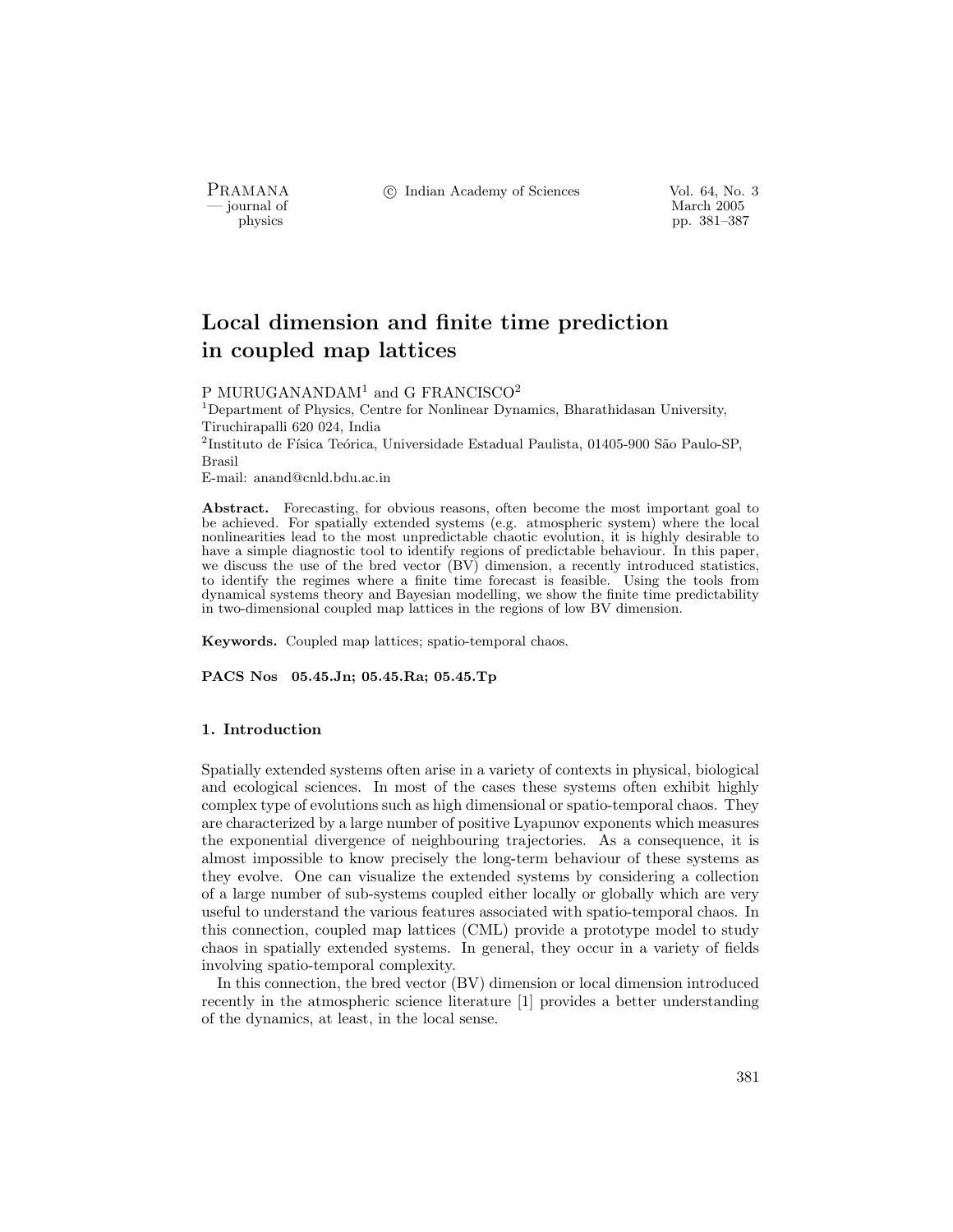#### P Muruganandam and G Francisco

The aim of this paper is to study the bred vector dimension and its connection to the predictability in coupled map lattices. This paper is organized as follows: In  $\S 2$ , we present a rather brief overview of the bred vector (BV) dimension that is applied in the context of spatially extended systems. By considering coupled map lattices, we study the nature of BV dimension and its connection to predictability with the aid of a simple prediction tool and cluster weighted modelling in §3. Summary and conclusions are given in §4.

## 2. Bred vector dimension

The bred vectors are constructed in a similar way as Lyapunov vectors but in practical applications bred vectors are different in two aspects. Firstly, for bred vectors there is no global orthonormalization and secondly, they are finite-amplitude, finitetime vectors. In the following, we discuss how one can formulate BV dimension for spatio-extended systems.

Consider a 2D spatially distributed system whose state at a given time  $t_1$  is defined over a collection of points  $(i, j)$ . Here we take  $M - 1$  nearest neighbours for each point  $(i, j)$  in a square lattice with  $M = 25$ , as illustrated in figure 1. Logistic maps are one-variable dynamical systems and in order to specify the corresponding state at a point including its neighbours we need an M-dimensional state vector called bred vector. Now generate k distinct perturbations of the state starting at  $t_0 < t_1$  to obtain k local bred vectors. The  $k \times k$  covariance matrix of the system is just  $C = B<sup>T</sup>B$ , where B is the  $M \times k$  matrix of local bred vectors each normalized to unity. In this paper we will fix  $k = 5$ . We order the eigenvalues of the covariance matrix as  $\lambda_1 \geq \lambda_2 \geq \cdots \geq \lambda_k$  and define the singular values of **B** as  $\sigma_i = \sqrt{\lambda_i}$ . Here the connection with factor analysis is clear [2], since the eigenvalues of the covariance matrix give an idea of the local linear independence of the k local bred vectors. An effective dimension of the space of bred vectors can be obtained by fixing a threshold value corresponding to the highest l eigenvalues, as is done in principal components analysis. Thus an approximation of the data, supposing zero average for simplicity, is contained in the product  $\mathcal{FL}$  were  $\mathcal{F} = BL^T$  is called the factor and L the loading matrix of dimension  $l \times k$ . The rows of the loading matrix are the components of the eigenvectors corresponding to the dominant eigenvalues. Clearly there is an arbitrariness in the stipulation of  $l$  and this ambiguity is absent when using the concept of BV dimension.

The eigenvalues  $\lambda_i$  represent the amount of variance in the set of k unit bred vectors. In order to estimate unambiguously the value of the threshold, one defines the following statistic [1]:

$$
\psi_{i,j}(\sigma_1, \sigma_2, \dots, \sigma_k) = \frac{\left(\sum_{l=1}^k \sigma_l\right)^2}{\sum_{l=1}^k \sigma_l^2}.
$$
\n(1)

As each of the k bred vectors is normalized to unity,  $\psi$  assumes values in the interval  $(0, k)$ . Examples of the values of this statistic for several distributions of bred vectors can be found in [1]. A property of the statistic just defined is its robustness under noise or numerical errors. It can be used to determine the

382 Pramana – J. Phys., Vol. 64, No. 3, March 2005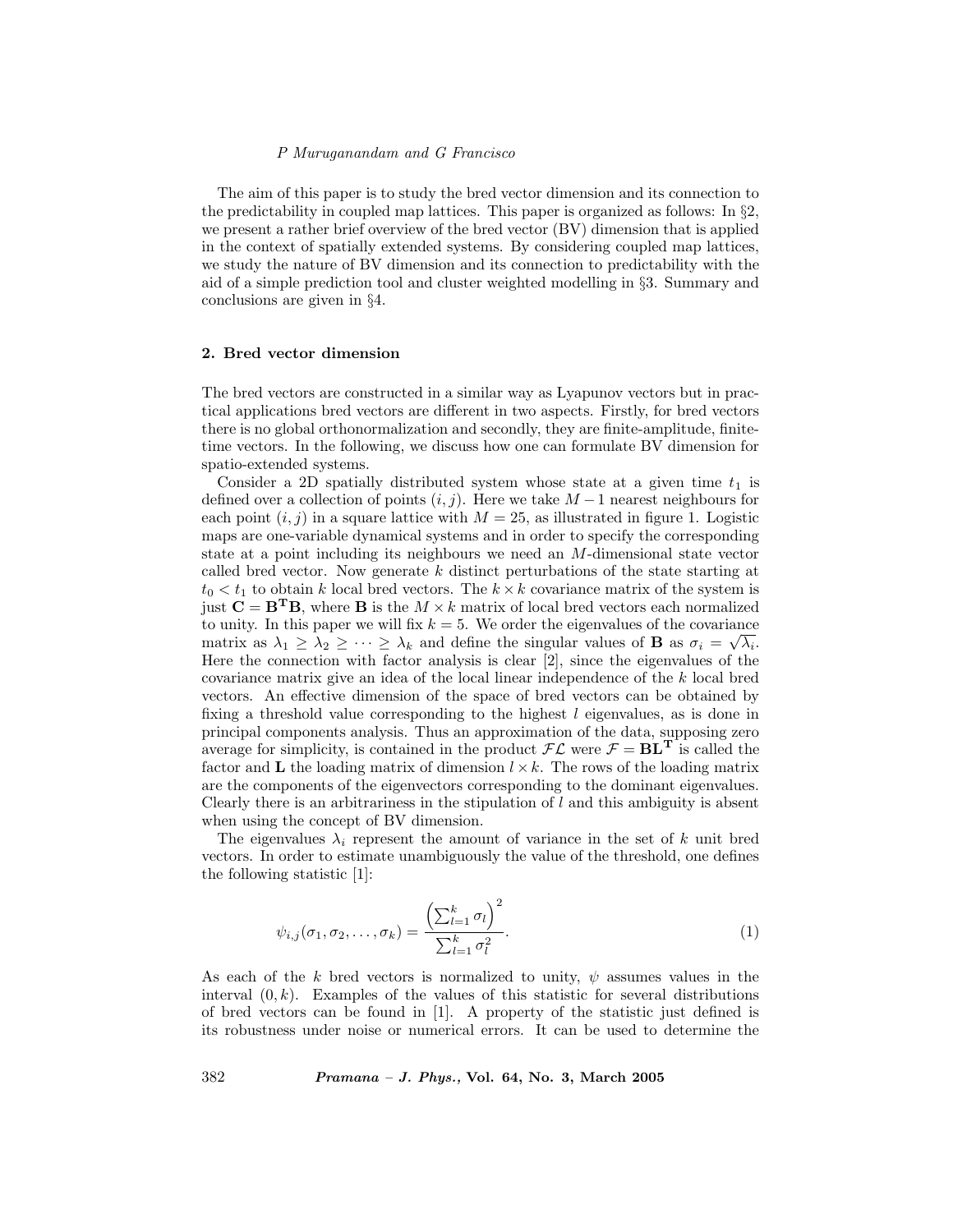Local dimension and finite time prediction in CML



Figure 1. Schematic diagram showing the choice of the nearest neighbours at site  $(i, j)$  for local dimension. The bred vectors are the dynamical variables associated with these sites.

dominant eigenvalues l: just take it to be the smallest integer bigger than  $\psi$ . In this sense an approximation to the bred vectors is obtained as a product of the corresponding factor and the loading matrix.

## 3. Local dimension in coupled map lattices

We consider the case of two-dimensional coupled map lattices consisting of logistic maps [3].

$$
x_{n+1}^{i,j} = (1 - \epsilon)f(x_n^{i,j}) + \frac{\epsilon}{4}[f(x_n^{i-1,j}) + f(x_n^{i+1,j}) + f(x_n^{i,j-1}) + f(x_n^{i,j+1})],
$$
\n
$$
(2)
$$

with

$$
f(x) = \mu x (1 - x), \quad x \in (0, 1), \quad \mu \in (0, 4), \tag{3}
$$

where i,  $j = 1, 2, \ldots, N$  and  $\epsilon$  represents the coupling strength. Here, we use  $N = 50$ ,  $\mu = 4$ ,  $\epsilon = 0.4$  and periodic boundary conditions. The reference spatial variables  $x^{i,j}$ ,  $i, j = 1, 2, \ldots, N$ , are obtained by evolving system (2) from random initial conditions. The number of iterations is chosen to be 5015 so that transients are removed. We generate additional spatial variables by adding small perturbations to the reference variables at time 5000 to measure the local instability of the coupled maps. Thus at time 5015 we have spatial distributions corresponding to the reference variable and four distinct perturbations. The local dimension at the spatial points are computed at this time value using the statistic defined in eq. (1) as discussed in the previous section. Figure 2 illustrates the results of the logistic maps (2) calculations where dark regions correspond to low dimensions and bright

Pramana – J. Phys., Vol. 64, No. 3, March 2005 383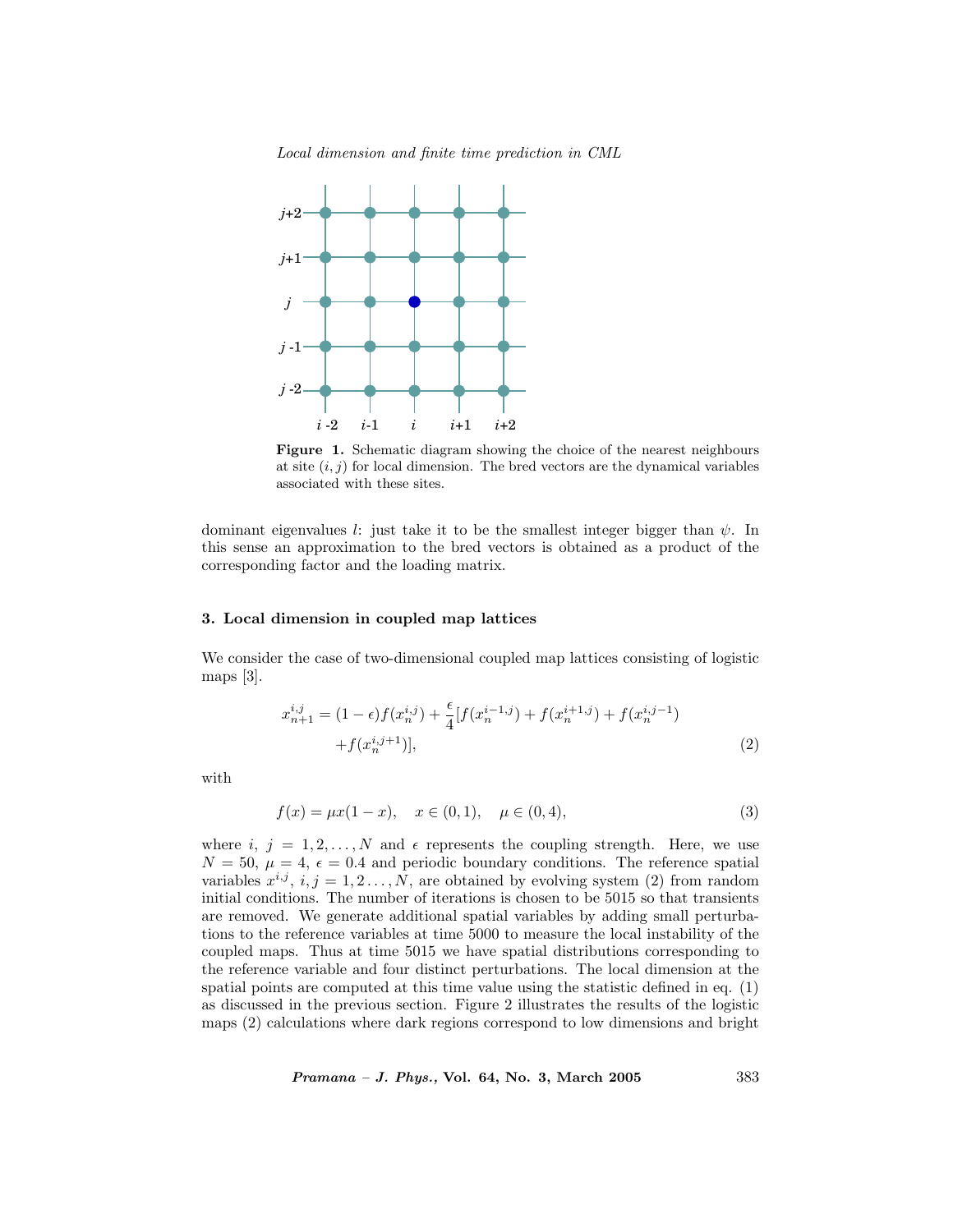## P Muruganandam and G Francisco



Figure 2. Gray scale plot showing the regions of low (dark) and high (bright) local dimensions for the coupled logistic maps (2).

regions represent high dimensions. We found that the local dimension has a minimum value,  $\psi = 1.0323$ , at  $i = 2$ ,  $j = 37$  and a maximum value,  $\psi = 2.3636$ , at  $i = 28$ ,  $j = 7$ . We note that the maximum and minimum values at the spatial points  $(i, j)$  are practically constant under evolution of system  $(2)$ , a few steps forward or backward.

#### 3.1 Simple nonlinear prediction

In order to establish a relation between dimension and predictability, we analyse the time series at the lattice points  $(2, 37)$  and  $(28, 7)$  discussed above. For a chaotic time series  ${x_j}_{j=1}^L$ , one can define a simple prediction as an average over futures of the neighbours,  $\mathcal{U}_n$  [4],

$$
\tilde{x}_{n+1} = \frac{1}{|\mathcal{U}_n|} \sum_{x_j \in \mathcal{U}_n} x_{j+1}.
$$
\n(4)

A point  $x_j$  belongs to  $\mathcal{U}_n$  if  $|x_n - x_j| \leq \delta$ . Here  $|\mathcal{U}_n|$  denotes the number of elements of the neighbourhood  $\mathcal{U}_n$ . Then the prediction error is given by

$$
\eta = \left| x_{\text{orig}}^{i,j} - x_{\text{pred}}^{i,j} \right|.
$$
\n<sup>(5)</sup>

We apply the simple prediction algorithm during the interval from  $n = 5015$  to  $n = 5040$ . Figure 3 shows the prediction errors for  $x^{2,37}$  and  $x^{28,7}$  with  $\delta = 0.05$ . It is evident that the prediction error is small at the lattice point  $(2, 37)$  where the local dimension is low, and large at the point (28, 7) where the local dimension is maximum. In addition, similar results were obtained for points with other local dimension values. We found that the prediction error is consistently low in regions of low local dimension and high in the regions of relatively high local dimension.

384 Pramana – J. Phys., Vol. 64, No. 3, March 2005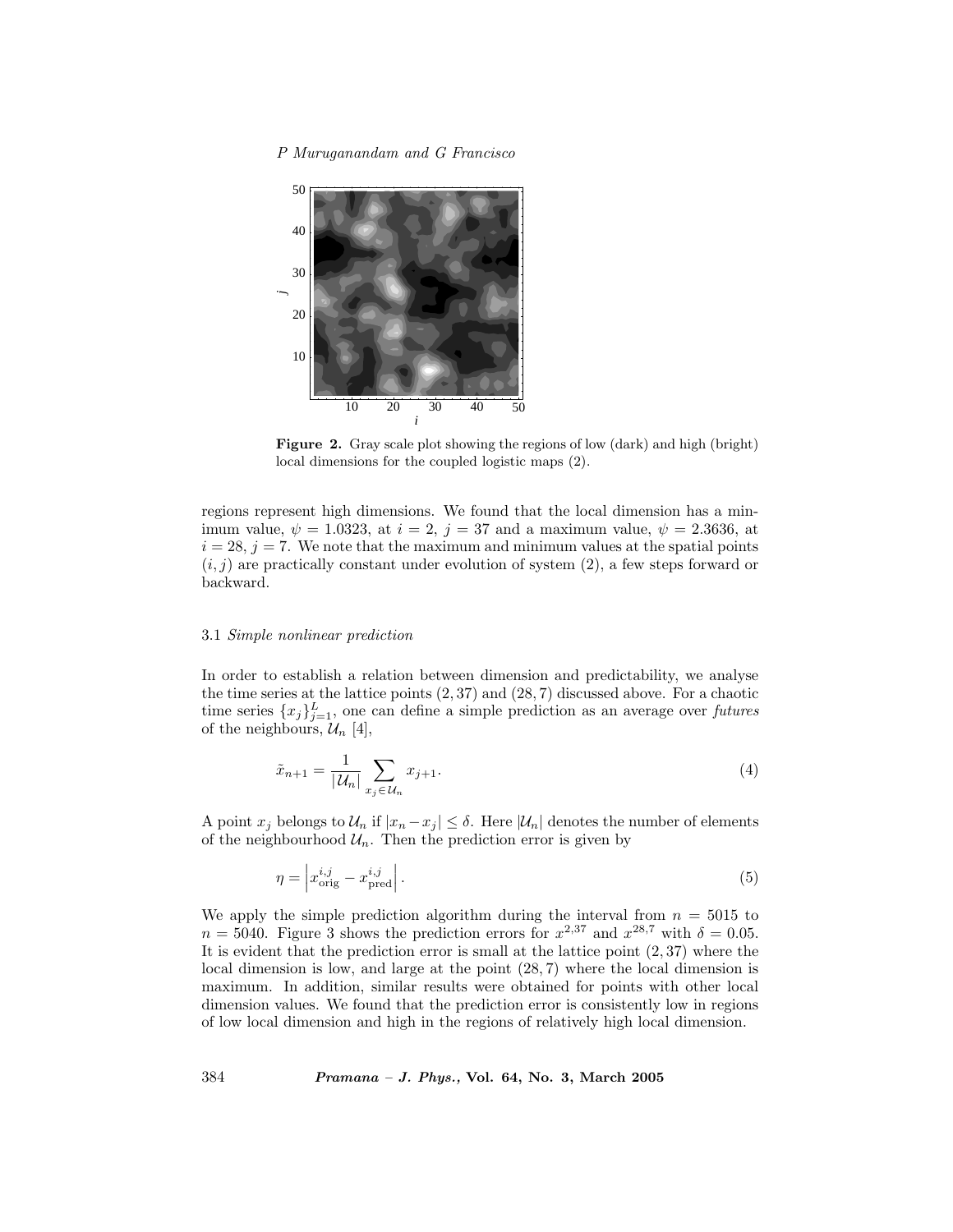

Figure 3. Simple finite prediction error for the coupled logistic maps. The error remains minimum for  $x^{2,37}$  (low BVD point) (a) and high for  $x^{28,7}$  (high BVD point) (b).

## 3.2 Cluster-weighted modelling

In order to characterize the time series data at the lattice points where the local dimensions are low or high, we use a more powerful technique known as clusterweighted modelling. This method is based on the probability density estimation approach developed by Gershenfeld, using probabilistic dependence of local models [5]. The cluster-weighted modelling technique essentially estimates the functional dependence of time series in terms of delay coordinates. The main task of this approach is to find the conditional forecast by estimating the joint probability density.

Let  $\{y_n, \vec{x}_n\}_{n=1}^N$  be the N observations in which  $\vec{x}_n$  are the known inputs and  $y_n$ are the corresponding outputs. By knowing the joint probability density  $p(y, \vec{x})$ , we can derive the conditional forecast, the expectation value of y, given  $\vec{x}$ ,  $\langle y|\vec{x}\rangle$ . We can also deduce other quantities such as the variance of the above estimation. Actually, the joint density  $p(y, \vec{x})$  is the expanded terms of clusters which describe the local models. Each cluster contains three terms, namely, the weight  $p(c_m)$ , the domain of influence in the input space  $p(\vec{x}|c_m)$ , and finally the dependence in the output space  $p(y|\vec{x}, c_m)$ . Thus the joint density can be written as [5]

$$
p(y, \vec{x}) = \sum_{m=1}^{M} p(y|\vec{x}, c_m) p(\vec{x}|c_m) p(c_m),
$$
\n(6)

where  $M$  corresponds to the number of clusters. Once the joint density is known, the other quantities can be derived from  $p(y, \vec{x})$ . For example, the conditional forecast is given by

$$
\langle y|\vec{x}\rangle = \int y\,p(y|\vec{x})\,\mathrm{d}y = \frac{\sum_{m=1}^{M} f(\vec{x}, \beta_m)\,p(\vec{x}|c_m)\,p(c_m)}{\sum_{m=1}^{M} p(\vec{x}|c_m)\,p(c_m)}.\tag{7}
$$

Here  $f(\vec{x}, \beta_m)$  describes the local relationship between  $\vec{x}$  and y. The parameters  $\beta_m$  are found by maximizing the cluster-weighted log-likelihood. The simplest approximation for the local model is with linear coefficients of the form

Pramana – J. Phys., Vol. 64, No. 3, March 2005 385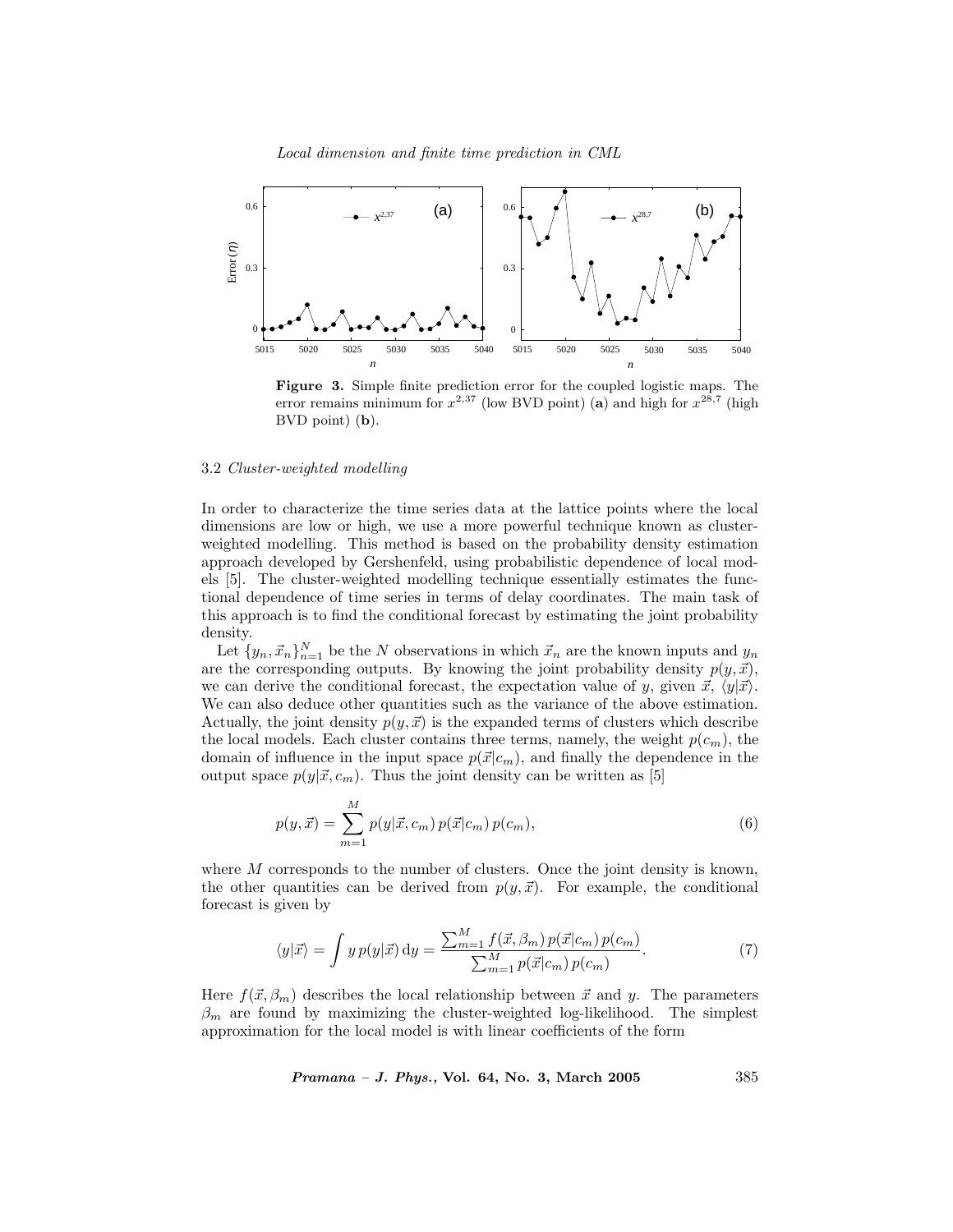## P Muruganandam and G Francisco



Figure 4. Prediction of time series for the coupled logistic maps by using cluster-weighted modelling. The original (filled circles) and predicted values (circles with error bars) of the time series at  $(a)$  low BVD location  $(2, 37)$  and (b) high BVD location (28, 7).

$$
f(\vec{x}, \beta_m) = \sum_{i=1}^{I} \beta_{m,i} f_i(\vec{x}).
$$
\n(8)

The method just described above provides more insights into the predictability issue of the present problem. For the present problem, we consider the average prediction  $\langle y|\vec{x}\rangle$  using the conditional distribution obtained from the joint distribution  $p(y, \vec{x})$  given in (6). Using the time series data at the lattice points at each site for definiteness, y the value to be predicted is taken as  $x(n + 2\tau)$  (e.g. with embedding dimension  $m = 3$  and delay  $\tau$ ), given the vector of delayed components  $\vec{x} = \{x(n), x(n + \tau), n\}$ ; here we take  $\tau = 1$ . Figure 4 presents a series of predicted values, using always the two most recent original values, and the corresponding variance. In most cases analysed, we found the following behaviour. Lattice sites with high BV dimension result in predicted values with larger variances than those with low BV dimension, or either the prediction tend to fall outside the confidence interval defined by the variance of the future value. These facts are shown in figures 4a and 4b for the low and high BV dimensions, 1.0323 and 2.3636, respectively. In this case the simple prediction results are more compelling than the CWM since the difference between the highest and lowest BV dimension is not big enough. In this case the conclusion that the uncertainty in prediction is related to dimension is even more forceful.

#### 4. Summary and conclusions

In the present paper, we have considered the issue of forcasting based on the BV (local) dimension for spatially extended systems. In particular, we have shown that the BV dimension has direct relation with the finite time predictability. By considering two-dimensional coupled map lattices and with simple nonlinear prediction tools, we pointed out that the spatial points of small BV dimension are more predictable than the regions of high BV dimension. If the dimension changed substantially during the short time evolution then the relationship between dimension

386 Pramana – J. Phys., Vol. 64, No. 3, March 2005